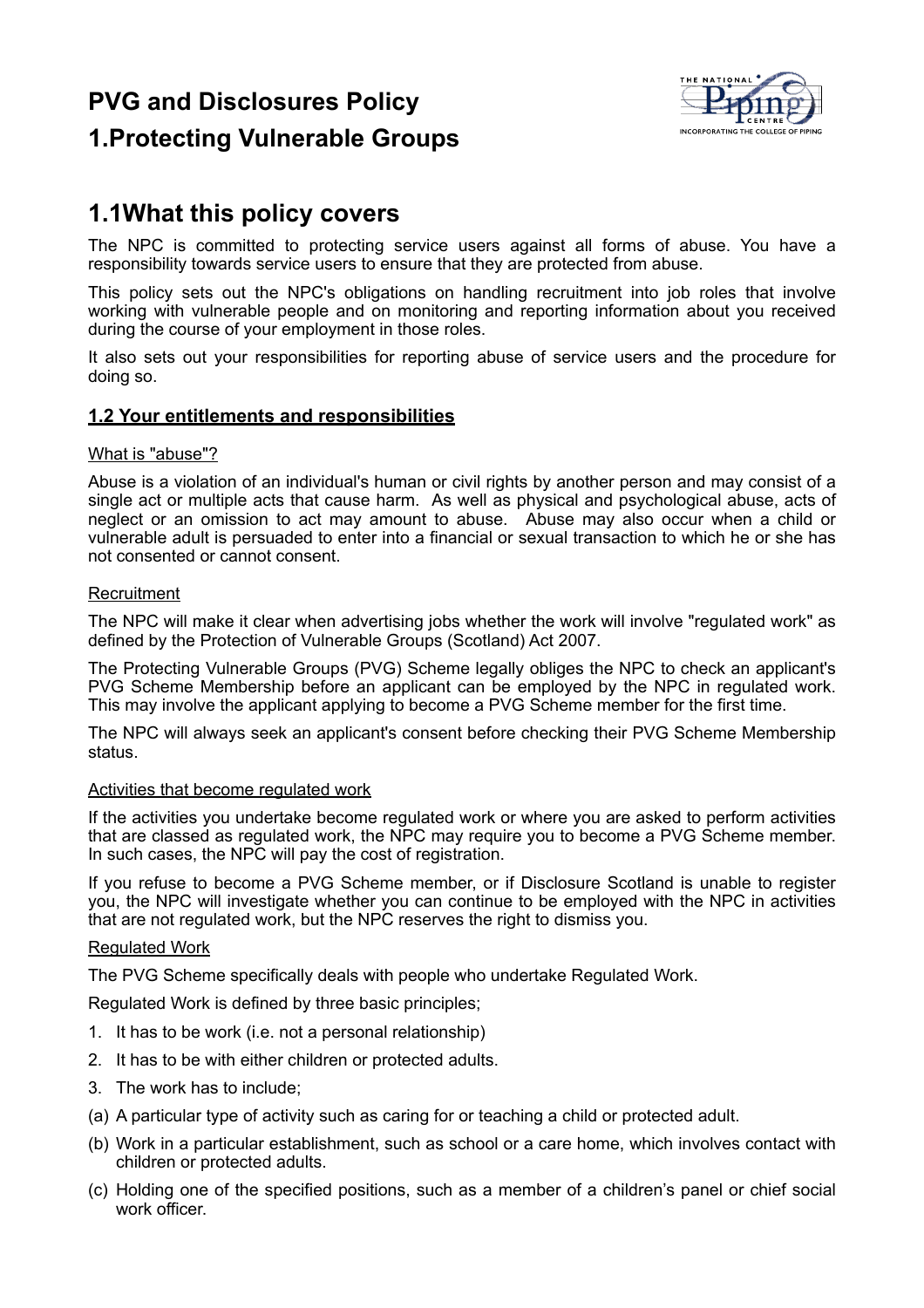If a person undertakes any of the following activities as part of their normal duties then they may be doing regulated work;

- Caring for children
- Teaching, instructing, training or supervising children.
- Being in sole charge of children.
- Unsupervised contact with children under arrangements made by a responsible person.
- Providing, or working for an organisation which provides, a care home service which is provided exclusively or mainly for children
- Providing, or working for an organisation which provides, an independent health care service which is provided exclusively or mainly for children.

The NPC(NPC) is not listed as a regulated establishment therefore we are not automatically required to ensure everyone who works within the building is PVG scheme registered. The NPC is not listed as we do not provide a service solely for children; children may attend however their contact with other adults would be broadly speaking, incidental.

Organisations are only able to submit an application for a PVG record if the applicant intends to undertake regulated work with children or protected adults. To submit an application for a post that doesn't involve regulated work would be inappropriate and unlawful and may result in the NPC being suspended from the Scheme.

An assessment of every role within the NPC is necessary to ascertain which roles may constitute regulated work. Some roles are obvious for example NYPBoS, schools and Young Stars tutors, which all involve regulated work.

#### Incidental Test

Some, but not all, activities with children or protected adults are excluded from being regulated work if the activity is occurring incidentally to working with individuals who are not children or protected adults.

An activity is likely to be incidental when;

- It's open to all (characterised by where the event is held, where it is advertised, admission policy etc.)
- It's attractive to a wide cross-section of society.
- Attendance is discretionary.

It is important to note that asking all of our staff and students to register with the PVG Scheme as a blanket approach would be a criminal offence. We must ensure we only ask for information for those staff or students who will specifically undertake regulated work.

#### If your PVG Scheme membership status changes

The PVG Scheme requires that if your PVG Scheme Membership status changes during your current employment, the NPC may be legally obliged not to allow you to continue to engage in regulated work. This may mean that the NPC cannot continue to employ you.

When the online-Register is operational and the NPC receives notification of a change in your PVG Scheme Membership status, the NPC will investigate whether you can continue to be employed in activities that are not regulated work, but the NPC reserves the right to dismiss you without notice.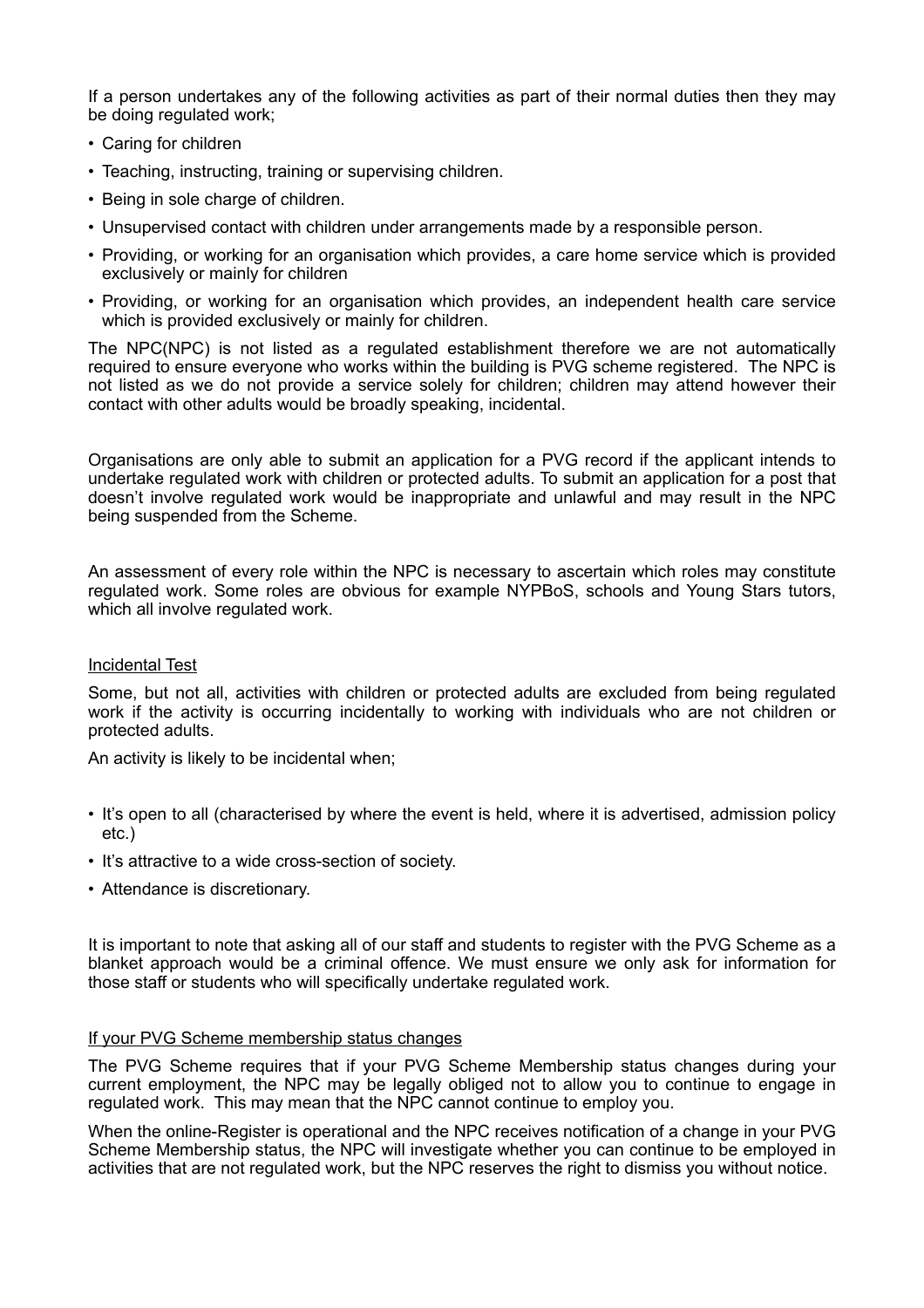#### How the NPC will handle PVG Scheme data

For employment administration and evidential purposes, the NPC may retain a copy of your PVG Scheme Record or Scheme Record Update on your file during the course of your employment and for a period after termination of your employment.

#### The NPC's duty to refer information

By law, the NPC has a duty to refer certain information to Disclosure Scotland.

Legislation places a duty on the NPC to make a referral in circumstances when an individual doing regulated work has done something to harm a child or protected adult and the impact is so serious that the NPC has (or would) permanently remove the individual from regulated work.

The harmful or inappropriate behaviour must correspond with the type of regulated work the individual does, e.g. a school teacher (doing regulated work with children) who harms a protected adult does not meet the referral grounds. It should be noted the harmful or inappropriate behaviour does not have to have taken place in the workplace, or be connected with that person's work in any way.

#### Termination of employment

You should notify Disclosure Scotland on termination of employment to let them know you no longer work for the NPC. On receipt of your notification, Disclosure Scotland will seek confirmation from the NPC that you are no longer employed. There is no requirement for you to do this, but if you fail to do so the NPC will be notified of any consideration for listing, or of any listing decisions in relation to you, even after termination of employment.

#### **1.3 Procedure**

You must remain vigilant at all times of the risk to service users of abusive behaviour from different sources including members of their family, other service users and employees.

If you believe that any service users have been subjected to abuse, you should refer the circumstances to your manager (or another manager if appropriate) for full investigation.

If the alleged perpetrator of abuse is another employee, the circumstances will be investigated fully under the NPC's Disciplinary Procedure.

If necessary, the NPC will refer details of the circumstances to Disclosure Scotland.

If, following full investigation of the circumstances, the NPC determines that the perpetrator should be dismissed, the perpetrator's details will be referred to Disclosure Scotland.

## **2 Disclosures and Disclosure Information**

#### **2.1 What this policy covers**

The NPC uses a Disclosure service to assess the suitability of individuals for employment in positions of trust. As recipients of Disclosure Information, the NPC must comply fully with the relevant Code of Practice.

This policy outlines the NPC's legal basis for processing and also obligations in respect of the handling, use, storage, retention and disposal of Disclosures and Disclosure Information. It also sets out your obligations regarding disclosing information and the implications of an unsatisfactory disclosure being received.

#### **2.2 The NPC's responsibilities**

#### General principles

The NPC will only process Disclosure and Disclosure Information to perform obligations or to exercise rights in employment law as provided under data protection legislation.

The NPC will tell you the reasons for processing Disclosure and Disclosure Information, how it uses such data and the legal basis for this processing in its Privacy Notices.